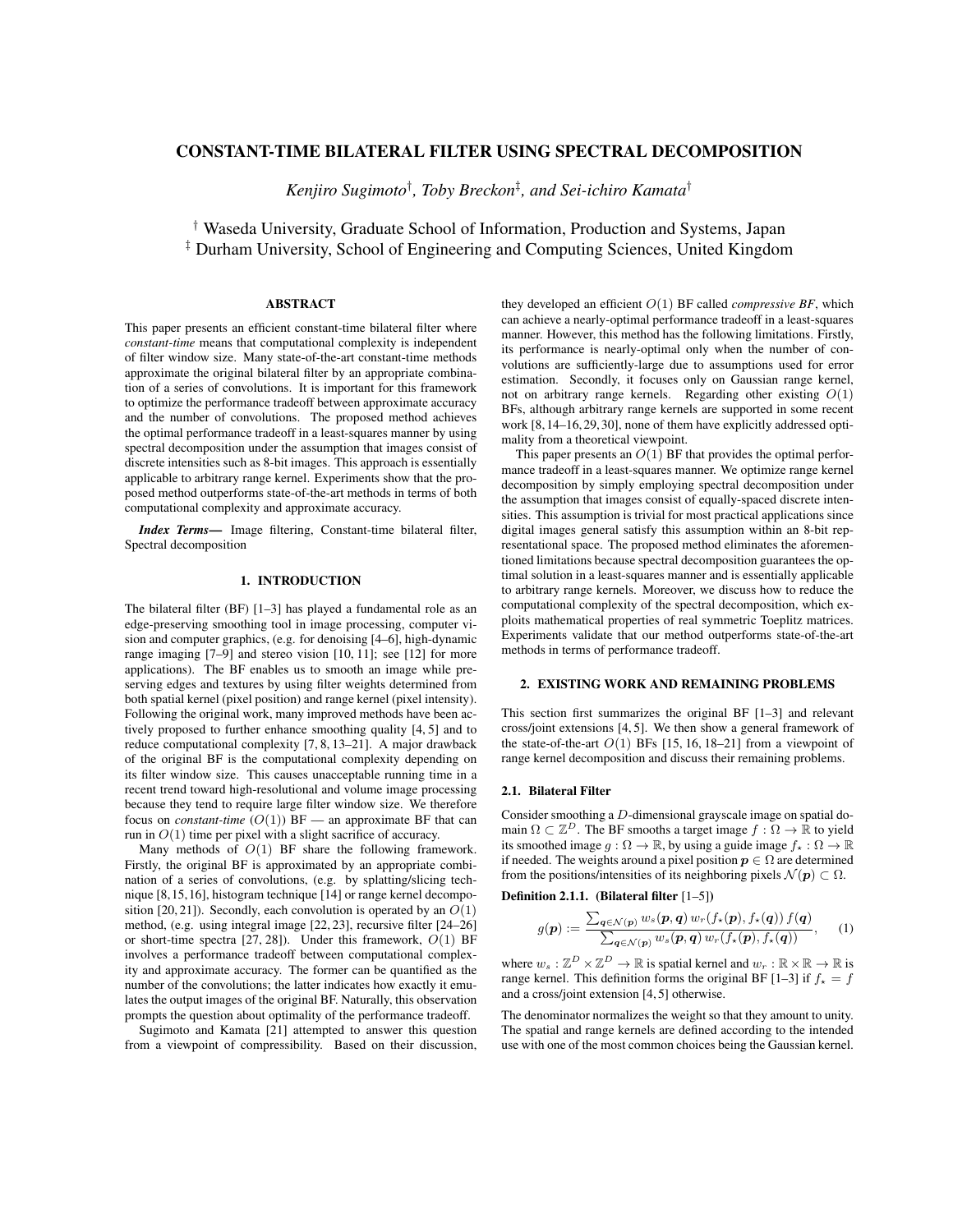#### Definition 2.1.2. (Gaussian spatial/range kernel)

$$
w_s(\mathbf{p}, \mathbf{q}) := e^{-\frac{\|\mathbf{q} - \mathbf{p}\|^2}{2\sigma_s^2}}, \qquad w_r(t, s) := e^{-\frac{(t - s)^2}{2\sigma_r^2}}, \qquad (2)
$$

where  $\sigma_s, \sigma_r \in \mathbb{R}$  are the scale of Gaussian spatial and range kernels, respectively, and  $\|\cdot\|$  denotes the  $\ell_2$ -norm of a vector.

The BF has the typical problem that the computational complexity depends on the filter window size  $|\mathcal{N}(\boldsymbol{p})|$ . This causes unacceptable running time in a recent trend towards high-resolution or volume image processing that requires large filter window sizes.

### 2.2. O(1) Bilateral Filters

In order to address the problem of large filter window size, many  $O(1)$  BFs have been proposed in the past [7, 13–21]. They have attempted to approximate the original BF as accurately as possible. We describe a general framework of  $O(1)$  BFs from a unified perspective of range kernel decomposition. Consider decomposing a range kernel by the separable form

$$
w_r(t,s) = \sum_{k=0}^{\infty} \phi_k(t) \psi_k(s), \qquad (3)
$$

where  $t, s \in \mathbb{R}$  indicate intensity variables. Substituting (3) for (1),

$$
g(\mathbf{p}) = \frac{\sum_{k=0}^{\infty} \psi_k(f_*(\mathbf{p})) \Phi_k(\mathbf{p})}{\sum_{k=0}^{\infty} \psi_k(f_*(\mathbf{p})) \bar{\Phi}_k(\mathbf{p})},
$$
(4)

where  $\Phi_k(\cdot), \bar{\Phi}_k(\cdot)$  are called *component images*, defined by

$$
\Phi_k(\boldsymbol{p}) = \sum_{\boldsymbol{q} \in \mathcal{N}(\boldsymbol{p})} w_s(\boldsymbol{p}, \boldsymbol{q}) \phi_k(f_*(\boldsymbol{q})) f(\boldsymbol{q}), \tag{5}
$$

$$
\bar{\Phi}_k(\boldsymbol{p}) = \sum_{\boldsymbol{q} \in \mathcal{N}(\boldsymbol{p})} w_s(\boldsymbol{p}, \boldsymbol{q}) \phi_k(f_*(\boldsymbol{q})). \tag{6}
$$

Obviously, (5) and (6) indicate convolutions to transformed image  $\phi_k(f_*(q)) f(q)$  and  $\phi_k(f_*(q))$ , respectively. These spatial filters can be replaced to an adequate  $O(1)$  method such as [22–28]. After precomputing the component images,  $(4)$  is also computable in  $O(1)$ per pixel if we can well-approximate  $(3)$  by a few K terms. It is in essence a matter for this framework to find an efficient way to decompose (3).

We particularize representative examples of the above framework. The splatting/slicing techniques [15, 16] represent a range kernel as  $w_r(t,s) = \int_{\mathbb{R}} w_r(t,r) \delta(s-r) dr$  and then replace the integral to a summation by aggressively quantizing its integral range where  $\delta(\cdot)$  is the Dirac delta function. This result can be identified with (3). Chaudhury [19, 20] discussed the property of (3) as shiftable kernel. For example, Gaussian range kernel can be well approximated by a linear combination of a few cosine terms. This approximation forms (3) since each term can be decomposed into  $\cos(t - s) = \cos(t) \cos(s) + \sin(t) \sin(s)$ . Sugimoto and Kamata [21] showed how to approximate Gaussian range kernel by fewer cosine terms, which are derived from Fourier expansion and optimization of its period length. They also demonstrated empirically that this method provided a nearly-optimal performance tradeoff in a least-squares manner if  $K$  is sufficiently-large.

#### 2.3. Remaining Problems

We point out that [21] has the following limitations. First, the performance tradeoff is nearly-optimal, not optimal, due to some assumptions introduced for error estimation of range kernel. For example, the performance tradeoff closely approaches the optimal one if  $K$ is sufficiently-large; by contrast, the accuracy declines significantly otherwise. Second, this method covers Gaussian range kernel only. It should be discussed for arbitrary range kernel because range kernel relates to the noise model of image intensities. Hence, it is important to develop an  $O(1)$  BF that provides the optimal performance tradeoff for arbitrary range kernel over a wide range of parameters.

## 3. PROPOSED METHOD

This section presents an  $O(1)$  BF that provides an optimal performance tradeoff in a least-squares manner by spectral decomposition. This can be achieved by exploiting a typical feature of digital images and is essentially applied to arbitrary range kernel. Due to space limitation, this paper only shows the case of Gaussian range kernel.

### 3.1. Spectral Decomposition of Range Kernel

First of all, we assume that the guide image  $f_{\star}$  consists of M-step discrete intensities  $\mathcal{Z} = \{0, \ldots, M-1\}$ , i.e.,  $f_{\star} : \Omega \to \mathcal{Z}$  and  $w_r : \mathcal{Z} \times \mathcal{Z} \rightarrow \mathbb{R}$ . This assumption is natural in most real applications since they generally process 8-bit images ( $M = 256$ ). Under this assumption, all the possible values of the range kernel can be arranged in the matrix

$$
\boldsymbol{W}=\left\{w_r(t,s)\right\}_{t,s=0}^{M-1}=\left[\boldsymbol{w}_0,\ldots,\boldsymbol{w}_{M-1}\right]\in\mathbb{R}^{M\times M},
$$

which the column vectors  $w_s \in \mathbb{R}^M$  are called shifted range kernels. Note that  $W$  is a real symmetric Toeplitz matrix. We produce leastsquares approximations by applying low-rank matrix factorization to  $W$ . Its spectral decomposition can be described as

$$
\boldsymbol{W} = \sum_{k=0}^{M-1} \lambda_k \boldsymbol{u}_k \boldsymbol{u}_k^{\top}, \tag{7}
$$

where  $\lambda_k \in \mathbb{R}$  are eigenvalues,  $u_k \in \mathbb{R}^M$  are their corresponding eigenvectors and we assume  $|\lambda_0| \geq \cdots \geq |\lambda_{M-1}|$  and  $||u_k||_2 = 1$ . An element of  $W$  is computed by

$$
w_r(t,s) = \mathbf{W}[t,s] = \sum_{k=0}^{M-1} \lambda_k \, \mathbf{u}_k[t] \, \mathbf{u}_k[s], \tag{8}
$$

where [·] denotes an index operator for accessing to an element of a vector or a matrix. Obviously, the spectral decomposition of (8) corresponds to the range kernel decomposition of (3). Subsequently,  $w_r(t, s)$  can be well approximated by truncating (8) at index  $K$ . We represent the  $K$ -truncated range kernel matrix as  $\hat{W}_K = \sum_{k=0}^{K-1} \lambda_k \mathbf{u}_k \mathbf{u}_k^{\top}$ , which is the optimal solution in a leastsquares manner.

Figure 1 illustrates a specific example of the above approach with Gaussian range kernel. Figure 1(a) plots some of shifted Gaussian range kernels. The matrix  $W$  can be understood as a data matrix that consists of all the shift range kernels  $w_s$ . Figure 1(b) shows the eigenvectors  $u_k$ . This result reveals a mathematical property of symmetric Toeplitz matrices [31–34]. Let  $J$  denote the exchange matrix, which has 1 on the second diagonal and 0 otherwise. We say a vector v is symmetric if  $v = Jv$  or skew-symmetric if  $v = -Jv$ .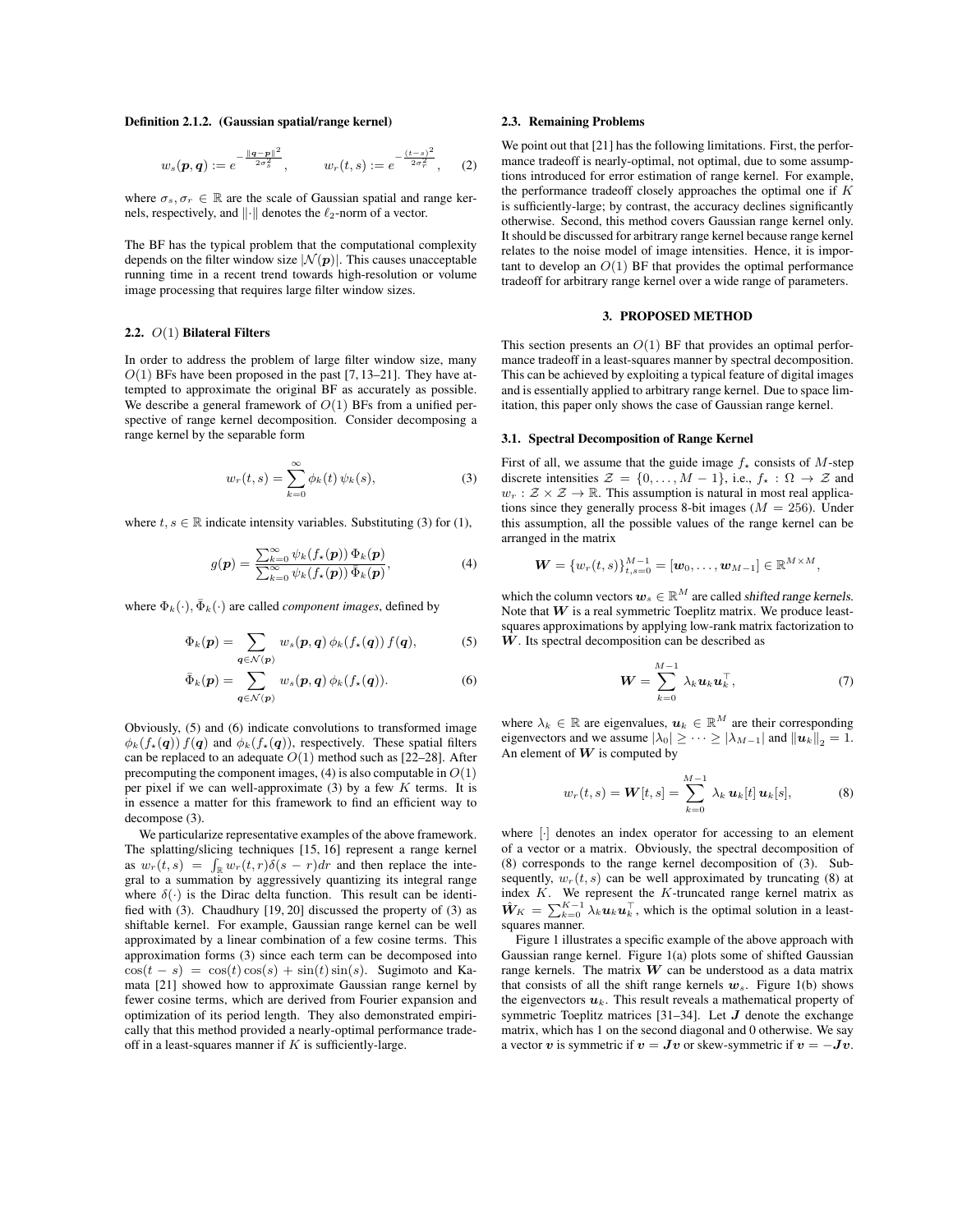

Fig. 1. A specific example of Gaussian range kernels where  $M = 256$  and  $\sigma_r = 20$ .

The eigenvectors  $u_k$  are symmetric if k is even and skew-symmetric otherwise. This is Figure 1(c) plots a contour map of  $K$ : curve relations between range scale  $\sigma_r$  and the approximate error of the range kernel for each  $K$ . The approximate error is quantified as a normalized energy loss by

$$
E^{2}(K) = \frac{\left\| \boldsymbol{W} - \hat{\boldsymbol{W}}_{K} \right\|_{\mathrm{F}}^{2}}{\left\| \boldsymbol{W} \right\|_{\mathrm{F}}^{2}} = \frac{\sum_{k=K}^{M-1} \lambda_{k}^{2}}{\sum_{k=0}^{M-1} \lambda_{k}^{2}},\tag{9}
$$

where  $\left\| \cdot \right\|_{\text{F}}$  indicates the Frobenius norm of a matrix. The curves clarify that the larger  $K$  reconstructs the more exact range kernel and they are well approximated even if  $K$  is small. This contour map enables us to determine K from a given tolerance  $\tau$ , (e.g. the minimum K that satisfies  $E(K) \leq \tau$ ). As a result, our method can well approximate the BF by using a few iterations of convolutions.

### 3.2. Acceleration Techniques

It is important for our method to perform the aforementioned spectral decomposition in negligible running time. We first introduce an acceleration technique that exploits a mathematical property of the real symmetric Toeplitz matrix  $W$ . It has been well studied to efficiently solve eigenvalue problems of symmetric Toeplitz matrices [31–34]. We mention the approach of [31] for the case of even M. As Fig. 1(b) shows, the eigenvectors  $u_k$  are symmetric if k is even or skew-symmetric otherwise. From this fact, the same eigenvectors can be obtained by solving two eigenvalue problems of halfsized matrices. This technique drastically reduces the computational complexity of spectral decomposition. Hence, we compute only the first  $K$  eigenvalues/eigenvectors by combining the power iteration and this matrix decomposition approach.

Another effective technique enables us to eliminate one convolution in (6). If we assume  $\phi_k(t) = \mu$ , i.e., a constant, (6) can be operated as a multiplication of  $\mu$  and the total value of spatial kernel without a convolution. This assumption holds in the compressive BF [21] since its first cosine term is a constant. By contrast, it does not in our method since any  $u_k$  is not constant in general. In order to utilize this benefit, we redefine  $\mathbf{W} = \{w_r(t,s) - \mu\}_{t,s=0}^{M-1}$  and rewrite (8) as

$$
w_r(t,s) = \mathbf{W}[t,s] = \mu + \sum_{k=0}^{M-1} \lambda_k \, \mathbf{u}_k[t] \, \mathbf{u}_k[s]. \tag{10}
$$

We suggest  $\mu = \frac{1}{M^2} \sum_{t,s=0}^{M-1} w_r(t,s)$  to minimize  $||\boldsymbol{W}||_F$ . Subsequently, spectral decomposition is applied to the new  $W$ . This technique enhances the approximate accuracy without operating a convolution.

### 3.3. Algorithm Procedure and Advantages

| <b>Algorithm 1</b> The proposed $O(1)$ bilateral filter                                                  |
|----------------------------------------------------------------------------------------------------------|
| 1: $\triangleright$ f: target image, $f_{\star}$ : guide image                                           |
| 2. $\triangleright \sigma_s$ : spatial scale, $\sigma_r$ : range scale, K: truncation index              |
| function PROPOSEDMETHOD( $f, f_*, \sigma_s, \sigma_r, K$ )<br>3:                                         |
| $\triangleright$ Precomputing phase<br>4:                                                                |
| $\mu = \frac{1}{M^2} \sum_{s=0}^{M-1} \sum_{t=0}^{M-1} w_r(t,s)$<br>5:                                   |
| $\boldsymbol{W} \leftarrow \{ w_r(t,s) - \mu \}_{t,s=0}^{M-1}$<br>6:                                     |
| $\{\lambda_k, u_k\}_{k=0}^{K-1} \leftarrow \text{TRUNCATEDEVD}(W, K)$<br>7:                              |
| $\triangleright$ Filtering phase<br>8:                                                                   |
| $\bar{b} \leftarrow \text{ConvOLUTION}(\sigma_s, \mu_1)$ > Replaced to multiplication<br>9:              |
| $\mathbf{b} \leftarrow \text{ConvOLUTION}(\sigma_s, \mu \mathbf{f})$<br>10:                              |
| for $k \leftarrow 0$ to $K - 1$ do<br>11:                                                                |
| for $\forall p$ do<br>12:                                                                                |
| $\boldsymbol{x}[p] \leftarrow \boldsymbol{u}_k [\boldsymbol{f}_\star[p]]$<br>13:                         |
| $\Phi \leftarrow \text{ConvOLUTION}(\sigma_s, \bm{x})$<br>14:                                            |
| $\Phi \leftarrow \text{ConvOLUTION}(\sigma_s, x \otimes f)$<br>15:                                       |
| $\boldsymbol{b} \leftarrow \boldsymbol{b} + \lambda_k \boldsymbol{x} \otimes \boldsymbol{\Phi}$<br>16:   |
| $\boldsymbol{b} \leftarrow \boldsymbol{b} + \lambda_{k} \boldsymbol{x} \otimes \boldsymbol{\Phi}$<br>17: |
| return $\bm{b} \oslash \bm{b}$<br>18:                                                                    |

Algorithm 1 describes an algorithm procedure of our method where images are represented as vector forms for simplicity. The operators ⊗ and ⊘ denote element-wise multiplication and division, respectively. The function  $ConvOLUTION(·)$  requires to be adequately replaced to an arbitrary  $O(1)$  filter for  $O(1)$  BF. Let N be the number of convolutions. Our method has the computational complexity dominated by  $N = 2K + 1$ , where note that the convolution in line 9 is actually replaced to a multiplication, as mentioned above. Since the precomputing phase depends only on  $\sigma_r$  and K, not on image content, it is sufficient to run once when the parameters are unchanged, (e.g. for video sequence).

We clarify the major advantages over the existing state-of-the-art methods [20, 21]. Firstly, our method can cover arbitrary range kernels; by contrast, the existing methods mainly discussed Gaussian range kernel only. Secondly, our method provides optimal performance tradeoff in a least-squares manner under any parameter setting. However, [21] imposes a limitation on parameter range, (e.g. K has to be sufficiently-large and  $\sigma_r \leq 6M$ ). Finally, we can adjust  $N$  more flexibly than the existing methods. In existing methods [20, 21], N required has a fixed granularity of step-wise scaling by  $4K$ . By contrast, our method offers more flexibility with a granularity of  $2K$  step-wise scaling. Consequently, our method is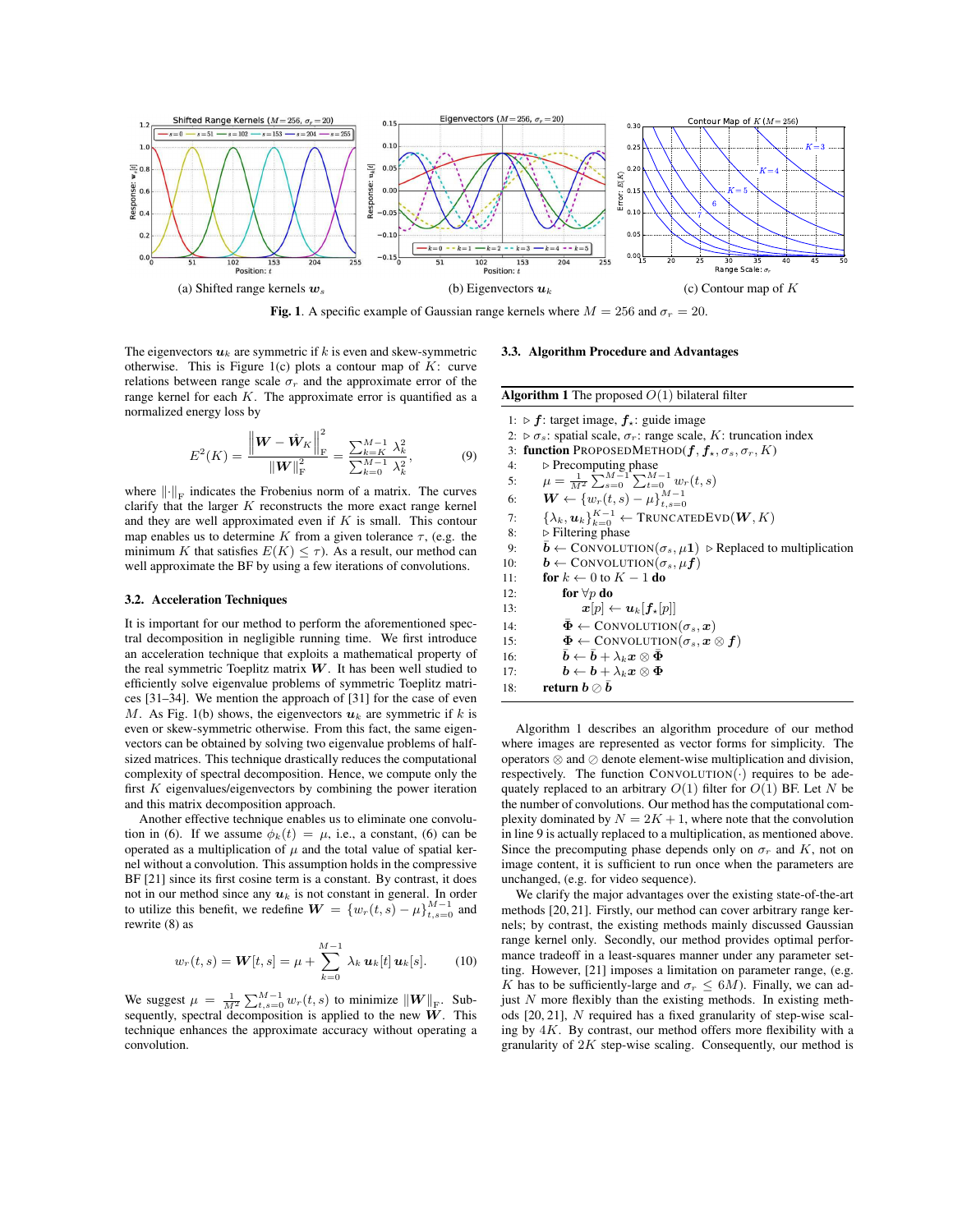

Fig. 2. PSNR comparison using Kodak 24 Images where  $M = 256$ ,  $\sigma_s = 2$  and  $\sigma_r = 40$ .



Fig. 3. Zoomed images for visual error assessment where  $\sigma_s = 2$ ,  $\sigma_r = 20$  and  $N = 13$ . The PSNRs are (c) 41.62 [dB] and (d) 41.90 [dB].

applicable to a wider range of applications than prior state-of-the-art methods.

## 4. EXPERIMENTS AND DISCUSSION

This section evaluates the performance of our method through several experiments. The comparators are Yang et al. [16], Chaudhury [20], the compressive BF [21] and our method. We eliminated any content-dependent techniques such as the MAXFILTER technique in [20] to evaluate their worst-case performance. Their implementations are all written in C++ for a fair comparison. All the methods do not explicitly use parallel processing architecture such as vectorized/multicore computation. Test environment mounts on an Intel Core i5 2.67GHz CPU with main memory 8GB. Test set is the Kodak Photo CD, which contains 24 RGB images with the size of  $512\times768$  or  $768\times512$ . Each channel is 8-bits ( $M = 256$ ) and independently filtered in this experiments.

Figure 2 shows the relationship between  $N$  required and Peak Signal-to-Noise Ratio (PSNR) [dB] averaged over all the 24 test images. The PSNR is computed between resulting images of each method and the original BF as exact results. Fig. 2(a) reveals that our method significantly outperforms the Chaudhury method and shows slightly higher PSNR than the compressive BF where all the methods use the  $O(1)$  algorithm of [27, 28] for Gaussian convolution. Using  $\mu$  in our method is effective when range kernel is roughly approximated. Note that the Chaudhury method and the compressive BF focus only on Gaussian range kernel but our method is essentially applicable to arbitrary range kernels. In Fig. 2(b), our method achieves higher PSNR than the Yang method when  $N < 6$  or  $10 < N$ . This tendency is observed under any values of  $\sigma_r$ .

Next, we visually assess the output quality of the original BF,

the compressive BF and our method. Figure 3 shows their actual output images zoomed to facilitate visual assessment where  $\sigma_s = 2$ ,  $\sigma_r = 20$  and  $N = 13$ . Our method suppresses spike noise on the edge of the white wing as compared with the compressive BF.

The running time is another important criterion. In the most common case of  $M = 256$ , the proposed spectral decomposition specialized in symmetric Toeplitz matrices took approximately 2 [ms]. On the other hand, naive power iteration took 30 [ms]. Total running time is dominated by a series of convolutions and each Gaussian convolution takes takes 19 [ms/Mpixels] per iteration in [28]. Hence, the precomputing time is trivial for most applications.

### 5. CONCLUSIONS

This paper presented an efficient  $O(1)$  BF that provides an optimal performance tradeoff between approximate accuracy and computational complexity in a least-squares manner. The optimality was achieved by spectral decomposition of a matrix generated from range kernel. Our method assumed that images have discrete intensities such as typical 8-bit images but this is natural for most applications. Even if images have continuous tone, most practical cases could be well approximated by a discrete tone with sufficiently-many steps. Future work will thoroughly examine various range kernels such as exponential range kernel.

### Acknowledgment

This work was supported by JSPS KAKENHI Grant Number JP16K16092. The authors would like to thank Norishige Fukushima for valuable discussions about edge-preserving smoothing filters.